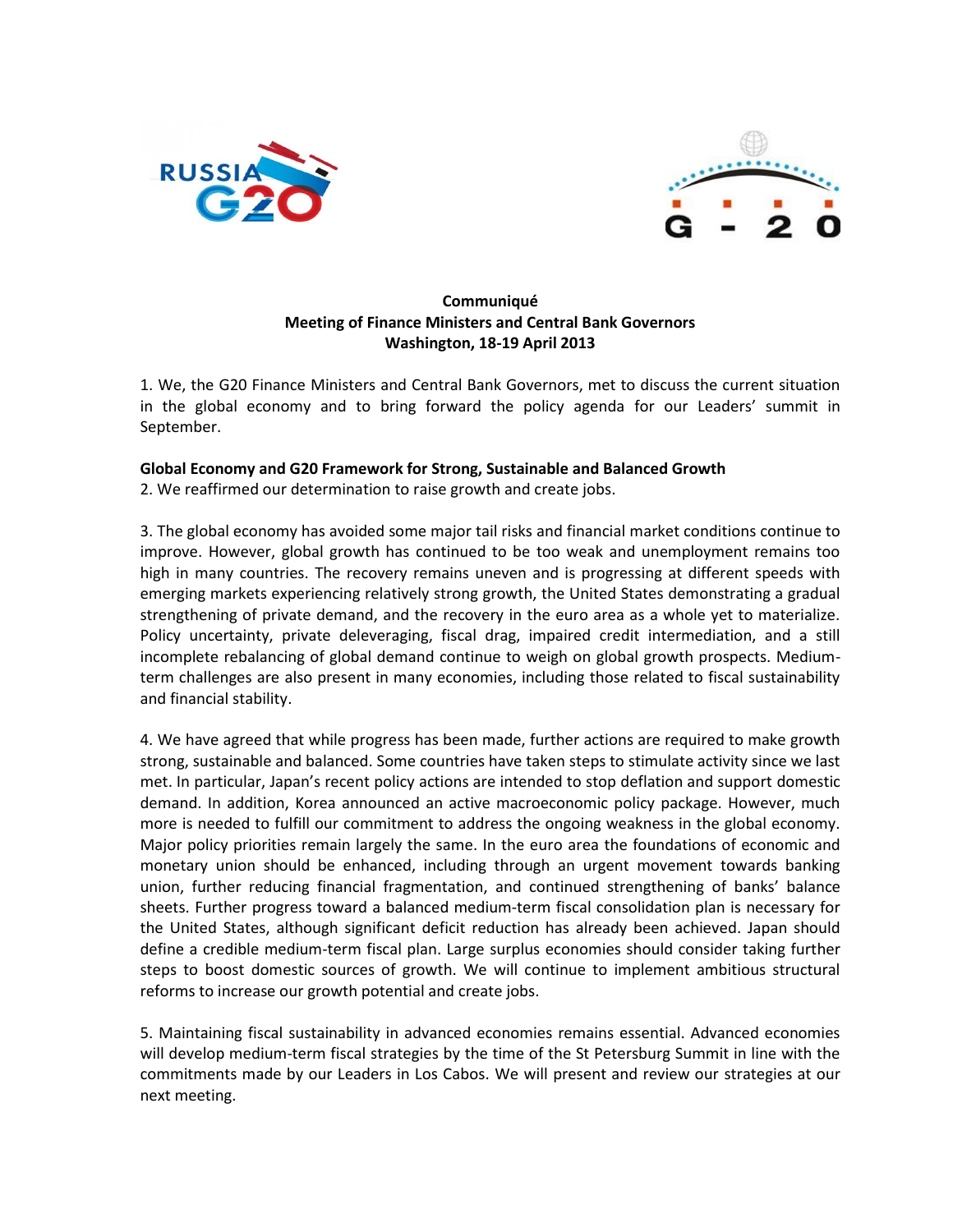6. We reiterate our commitments to move more rapidly toward more market-determined exchange rate systems and exchange rate flexibility to reflect underlying fundamentals, and avoid persistent exchange rate misalignments. We will refrain from competitive devaluation and will not target our exchange rates for competitive purposes, and we will resist all forms of protectionism and keep our markets open. We reiterate that excess volatility of financial flows and disorderly movements in exchange rates have adverse implications for economic and financial stability. Monetary policy should be directed toward domestic price stability and continuing to support economic recovery according to the respective mandates of central banks. We will be mindful of unintended negative side effects stemming from extended periods of monetary easing.

## **International Financial Architecture**

7. Completing the ongoing reforms of IMF governance is indispensable for enhancing its credibility, legitimacy and effectiveness. For this reason the ratification of the 2010 IMF Quota and Governance Reform is urgently needed. We support the IMF Executive Board's decision to integrate the process of reaching a final agreement on a new quota formula with the 15<sup>th</sup> General Review of Quotas. We remain committed, together with the whole IMF membership, to agree on the quota formula and complete the  $15<sup>th</sup>$  General Quota Review by January 2014 as agreed at the Seoul Summit and reiterated in Cannes and Los Cabos. We attach high importance to securing continued progress in meeting this objective, including on key elements at the September St Petersburg Summit and subsequently at the October 2013 G20 Ministerial and IMFC meetings. We reaffirm our previous commitment that the distribution of quotas based on the formula should better reflect the relative weights of IMF members in the world economy, which have changed substantially in view of strong GDP growth in dynamic emerging market and developing countries. We reaffirm the need to protect the voice and representation of the IMF poorest members as part of this General Review of Quotas.

8. In pursuit of our goal of strengthening the existing practices of public debt management, we ask the IMF and the World Bank to consult with their members regarding the implementation and a possible review of the "Guidelines for Public Debt Management". This will help ascertain if amendments are required to take into account, among other things, evolution in the issuance environment and the emergence of complex interactions between public debt management, monetary and fiscal policies. We look forward to an update on this work by our July meeting and a progress report to the Leaders' Summit in September. We also note the ongoing work of the OECD to review leading practices for raising, managing and retiring public debt. We welcome the ongoing efforts to strengthen the Fund's public debt sustainability analysis framework for market-access countries, which is focused on key risks from high debt burden and its profile, macro-fiscal developments, and contingent liabilities. We expect that this will complement our work on medium term fiscal strategies.

9. We reaffirm the important role that Regional Financing Arrangements (RFAs) can play in the global financial safety nets. Further facilitating the dialog among RFAs, as well as strengthening cooperation and increasing complementarities between the IMF and RFAs, while safeguarding the independence of the respective institutions, could support financial stability and thus help promote growth. We note the IMF work on stocktaking of its engagement with RFAs, as well as the recent G20/IMF seminar that reviewed developments in RFAs and explored options for enhancing their cooperation with the IMF. Starting from this basis, and building on the principles for IMF-RFA cooperation we agreed in Cannes, we will discuss possible ways to further enhance that cooperation at our next meeting, in order to assess possible options for further policy recommendations by the time of the Leaders' Summit in St Petersburg.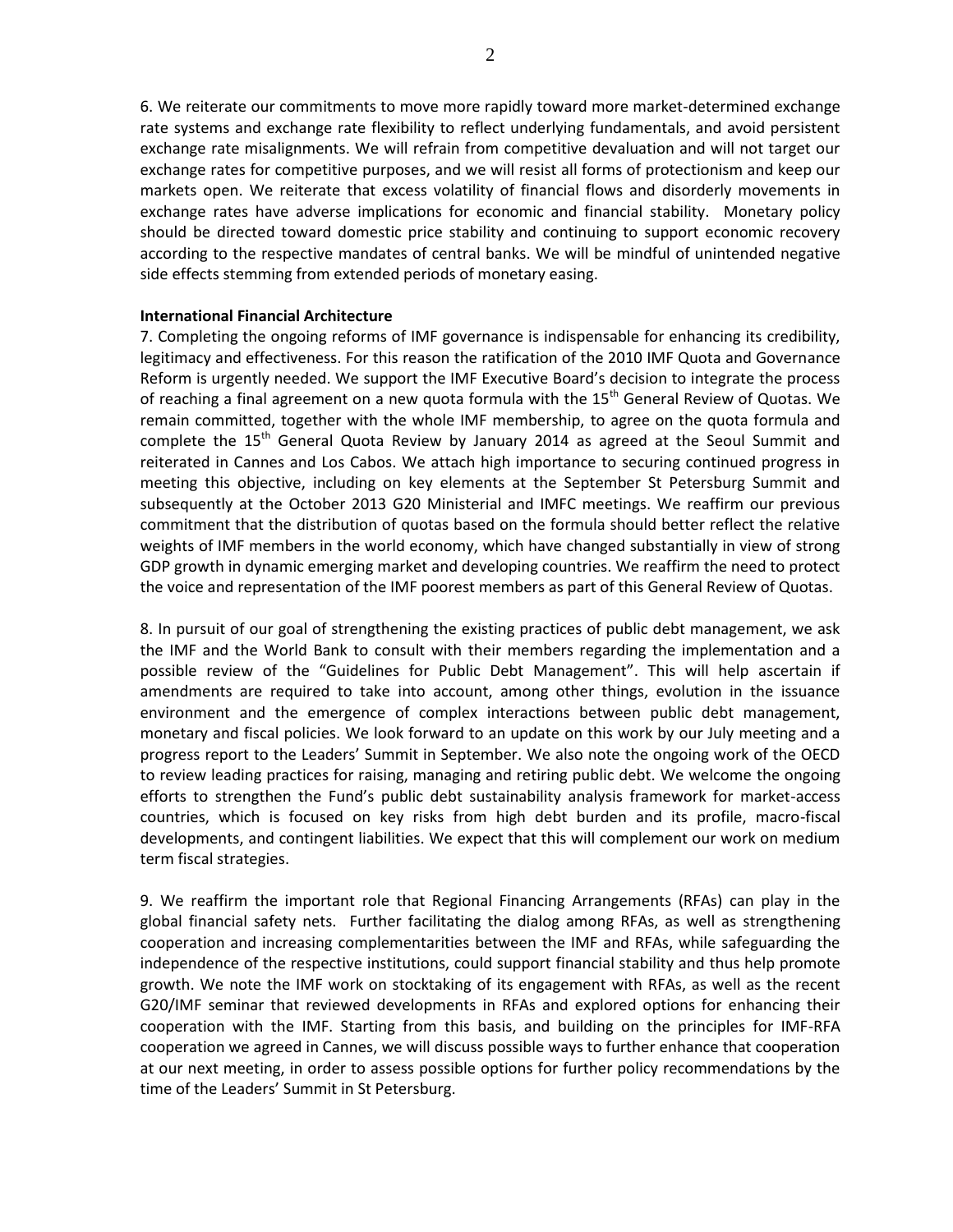10. We will contribute to a successful International Development Association (IDA) 17 replenishment, as well as African Development Fund (AfDF) 13 replenishment.

#### **Long-term Financing for Investment**

11. We underscore the importance of long-term financing for investment, including in infrastructure, in enhancing economic growth and job creation. We are taking forward work on this issue, including through adoption of the Terms of Reference of the new G20 Study Group, with inputs envisaged from the World Bank Group, OECD, FSB, IMF, UN, UNCTAD, and from participating countries. These inputs will cover their experience and good practices in creating the necessary conditions for mobilizing long-term financing for investment and promoting a sound investment climate. We will consider the Study Group's work plan and any additional policy recommendations later this year. We welcome progress by the OECD on the High Level Principles for long-term investment financing by institutional investors and look forward for a report by our next meeting.

#### **Financial Regulation**

12. Half of G20 jurisdictions have now issued final regulations to implement Basel III, and the remainder commits to do so as soon as possible in 2013. We welcome the assessments, in some cases initial and ongoing, by the Basel Committee on Banking Supervision of consistency of these regulations with its framework and look forward to further progress on ensuring the conformity of the regulations with the Basel III text. We look forward to the July report on comparability of riskweighted assets. We will undertake the necessary legislative steps to implement resolution powers and tools consistent with the FSB's Key Attributes of Effective Resolution Regimes, including the legal basis for cross-border cooperation and coordination. Our objective is to allow authorities to resolve financial institutions in an orderly manner. The FSB will report to the St Petersburg Summit on the progress made towards ending "too big to fail". We note the progress in implementation of OTC derivatives reforms and we are committed to complete the remaining legislative and regulatory frameworks for these reforms. We look forward to the macroeconomic impact study of OTC regulatory reforms, which is underway. We urge the key regulators to intensify their efforts to address cross-border derivatives issues and report by our July meeting specific and practical recommendations to resolve by the St Petersburg Summit remaining cross-border conflicts, inconsistencies, gaps and duplicative requirements. We also call for a feasibility study on how information from trade repositories can be aggregated and shared among authorities, so as to enable comprehensive monitoring of risks to financial stability. Jurisdictions should remove barriers to trade reporting by market participants, with particular attention to removing barriers to reporting of counterparty information and to information access by authorities. We look forward to further policy recommendations for the oversight and regulation of the shadow banking sector by the Leaders' Summit. We support the Regulatory Oversight Committee of the Legal Entity Identifier (LEI) initiative in their efforts to launch the Global LEI Foundation as soon as possible. We reiterate our call on the IASB and FASB to finalize by the end of 2013 their work on key outstanding projects for achieving a single set of high-quality standards.

13. We welcome the work of the BIS and IOSCO to improve the oversight and governance frameworks for financial benchmarks, and call on the FSB to coordinate and guide work on the necessary reforms to short-term interest rate benchmarks and to report in July on progress towards oversight and governance frameworks for financial benchmark reform for consideration at the Summit. We support the launch of the FSB's peer review on national authorities' steps to reduce reliance on credit rating agencies' ratings, and ask for a status report including the work by standard setting bodies to be presented to the Leaders at the St Petersburg Summit. We take note of the IOSCO Report on Transparency and Competition Among Credit Rating Agencies. We ask the FSB to